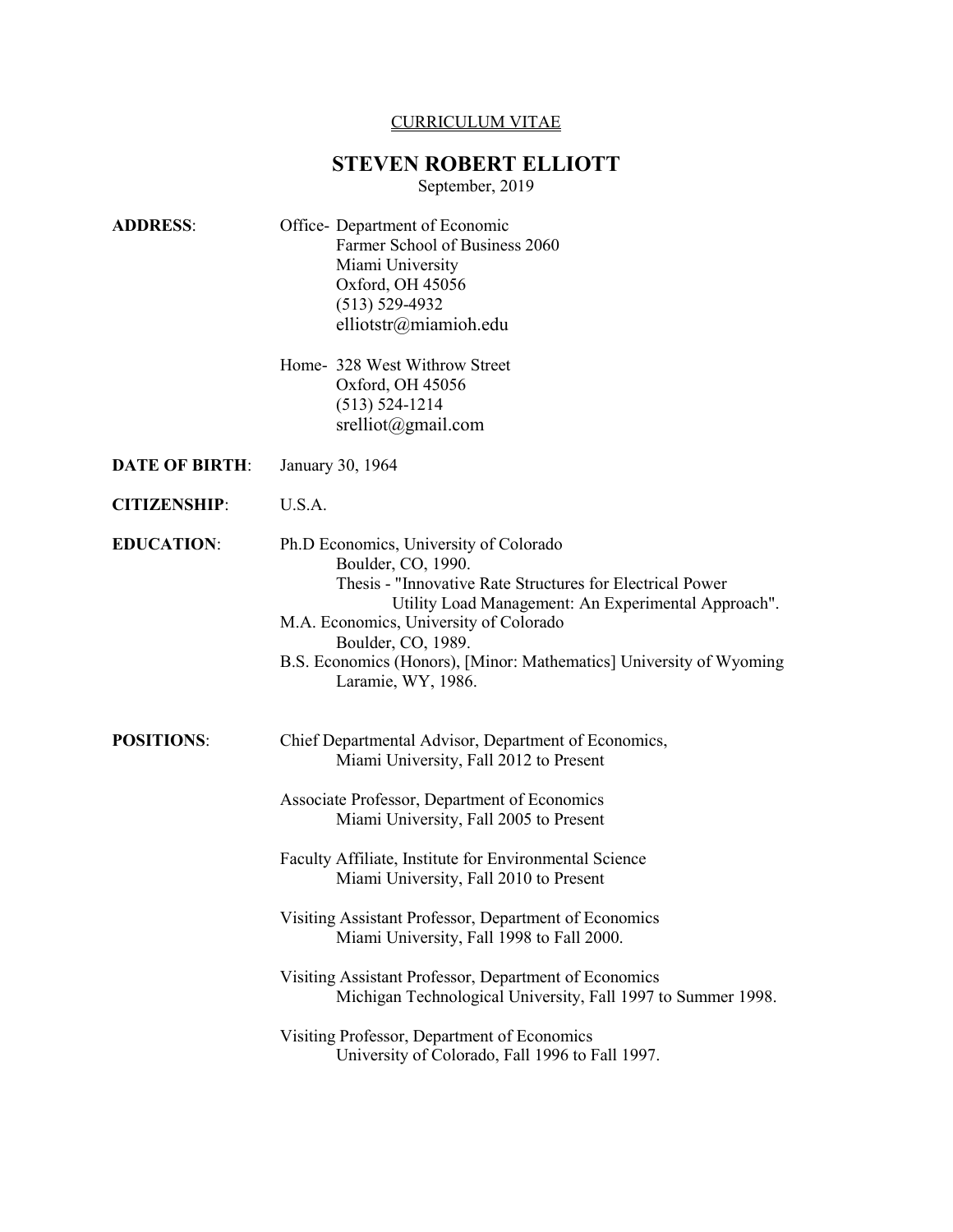Research Associate, Energy, Environment and Resource Center University of Tennessee, 1995 to Fall 1996.

Research Associate, Energy Division Oak Ridge National Laboratory, 1991 to 1995.

Post Doctoral Research Associate, Economic Science Laboratory University of Arizona, 1990 to 1991.

### **FIELDS OF SPECIALIZATION**:

Applied Microeconomics Environmental Economics Industrial Organization Regulation Experimental Economics Methods Labor Economics

# **PUBLICATIONS**:

#### a) Refereed

"Assessment of Economic Sustainability of the Strip Clear-Cutting System in the Peruvian Amazon" (with D. Gorchov and X. Rondon), *Forest Policy and Economics*, Vol. 12, No. 5, pp 340-348, July, 2010.

"Sustainability: An Economic Perspective," *Resources, Conservation and Recycling*, Vol. 44, No. 3, pp. 263-267, June, 2005.

"Evaluating Development Alternatives for a High-Quality Stream Threatened by Urbanization: Big Darby Creek Watershed," (with O.H. Erekson, O.L. Loucks, M. Smith, and R.J.F. Bruins) *Economics and Ecological Risk Assessment: Applications to Watershed Management*, (R.J.F. Bruins, Randall J.F. and Matthew T. Heberling eds), CRC Press, Boca Raton, Chapter 10, pp. 227- 252, 2005.

"Assurance Information: an Experimental Study," (with L. Davis and B.P. Joyce), *Journal of Economics*, Vol. 30, No. 2, 2004.

"Approaching Sustainability Through a Business-Science Synthesis," (with O.H. Erekson, R.F. Gorman, T.C. Krehbiel, O.L. Loucks, and A.M. Springer), *Teaching Business Sustainability: From Theory to Practice*, (C. Galea, ed), Greenleaf Publishing, London, Chapter 10, pp. 151-155, 2004.

"Integrating Business and Environmental Education" (with O.H. Erekson, R.F. Gorman, T. C. Krehbiel, O. L. Loucks), *Teaching Business Sustainability: From Theory to Practice*, (C. Galea, ed), Greenleaf Publishing, London, Chapter 6, pp. 95-106, 2004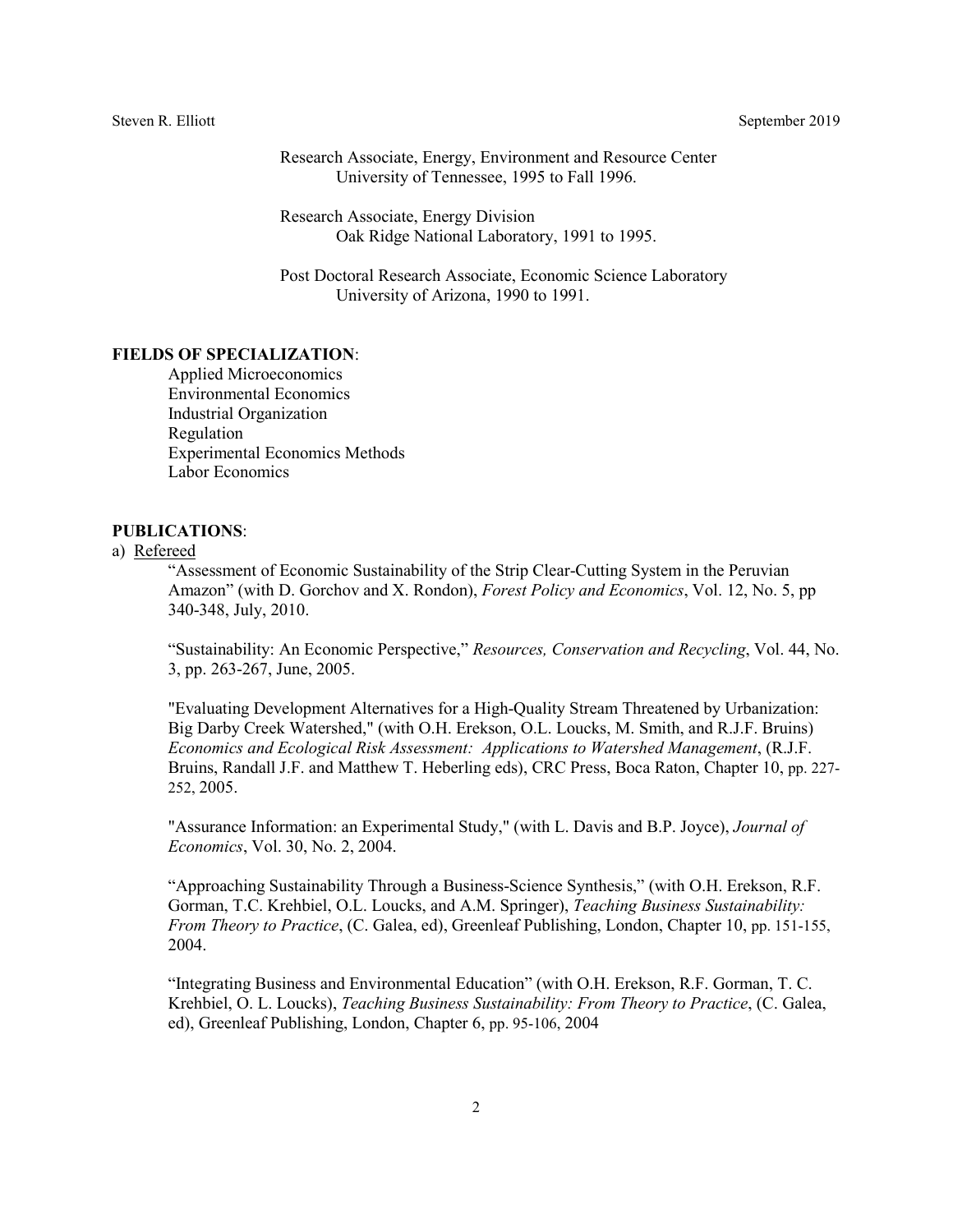"An Experimental Examination of Vertical Control and Cost Predation" (with J. Brown-Kruse and R. Godby), *International Journal of Industrial Organization,* Vol. 21, pp. 253-281, 2003.

"Rationing Supply Capacity Shocks: A Laboratory Comparison of Second Best Mechanisms," (with J. Brown-Kruse, W. Schulze and S. Ben-David) *Research in Experimental Economics* (Mark Isaac ed.). JAI Press, Greenwich, Connecticut, Vol 8. pp 153-183, 2001.

"Understanding Experimental Economics and Policy Analysis in a Federal Agency: The Case of Marketable Emissions Trading," (with D.J. Bjornstad and D. Hale) *Research in Experimental Economics* (Mark Isaac ed). JAI Press, Greenwich, Connecticut, Vol 7, pp. 163-180, 1999.

"Speculation in Experimental Markets for Emission Permits," (with T. Cason and M. Van Boening) in *Research in Experimental Economics* (Mark Isaac ed.). JAI Press, Greenwich, Connecticut, Vol. 7, pp. 93-120, 1999.

"Experiments in Decision-Making Under Risk and Uncertainty: Thinking Outside the Box," *Managerial and Decision Economics*, Vol. 19, No. 4-5, pp. 239-257, 1998.

"Are Hypothetical Referenda Incentive Compatible?" (with R.G. Cummings, G.W. Harrison and J. Murphy), *Journal of Political Economy*, Vol. 105, No. 3, pp. 609-621, 1997*.*

"Economic Growth and Sustainability: A New Challenge," (with R.V. O'Neil, J.R. Kahn, J.R. Duncan, R. Efroymson, H. Cardwell, and D. Jones), *Ecological Applications*, Vol. 6, No 1, pp.23- 24, 1995.

"Collective Risk Decisions in the Presence of Many Risks," (with M. McKee) *Kyklos*, Vol. 48, No. 4, pp., 541-554, 1995.

"Evaluating Technology Innovation Programs: The Use of Comparison Groups to Identify Impacts," (with M.A. Brown and T.R. Curlee), *Research Policy* Vol. 24, No. 3, pp. 669-684, 1995.

"Hazardous Waste Capacity Assurance Planning: Volumes for One-Time Remediation," (with J. Peretz, B. Tonn, H. Hwang, and R. Bohm), *Remediation* Vol. 4 No. 4, pp 405-424 Autumn 1994.

"Risk Perceptions and Risk Taking in the Presence of Multiple Risks," (With M. McKee) in *Decision Making Under Risk and Uncertainty: New Models and Empirical Findings* (J.Geweke ed.) Kluwer Academic Publishers, Dordrecht, pp. 253-260, 1992.

"Protective Response to Household Risk: A Case Study of Radon Mitigation," (with J. Doyle, G. McClelland, W. Schulze and G. Russell) *Risk Analysis*, Vol. 11, pp. 1440-1445, 1991.

### b) Other

Integrating Ecological Risk Assessment and Economic Analysis in Watersheds: a Conceptual Approach and Three Case Studies. U.S. Environmental Protection Agency, Office of Research and Development, National Center for Environmental Assessment, Cincinnati Office , Cincinnati, OH, EPA/600/R-03/140R.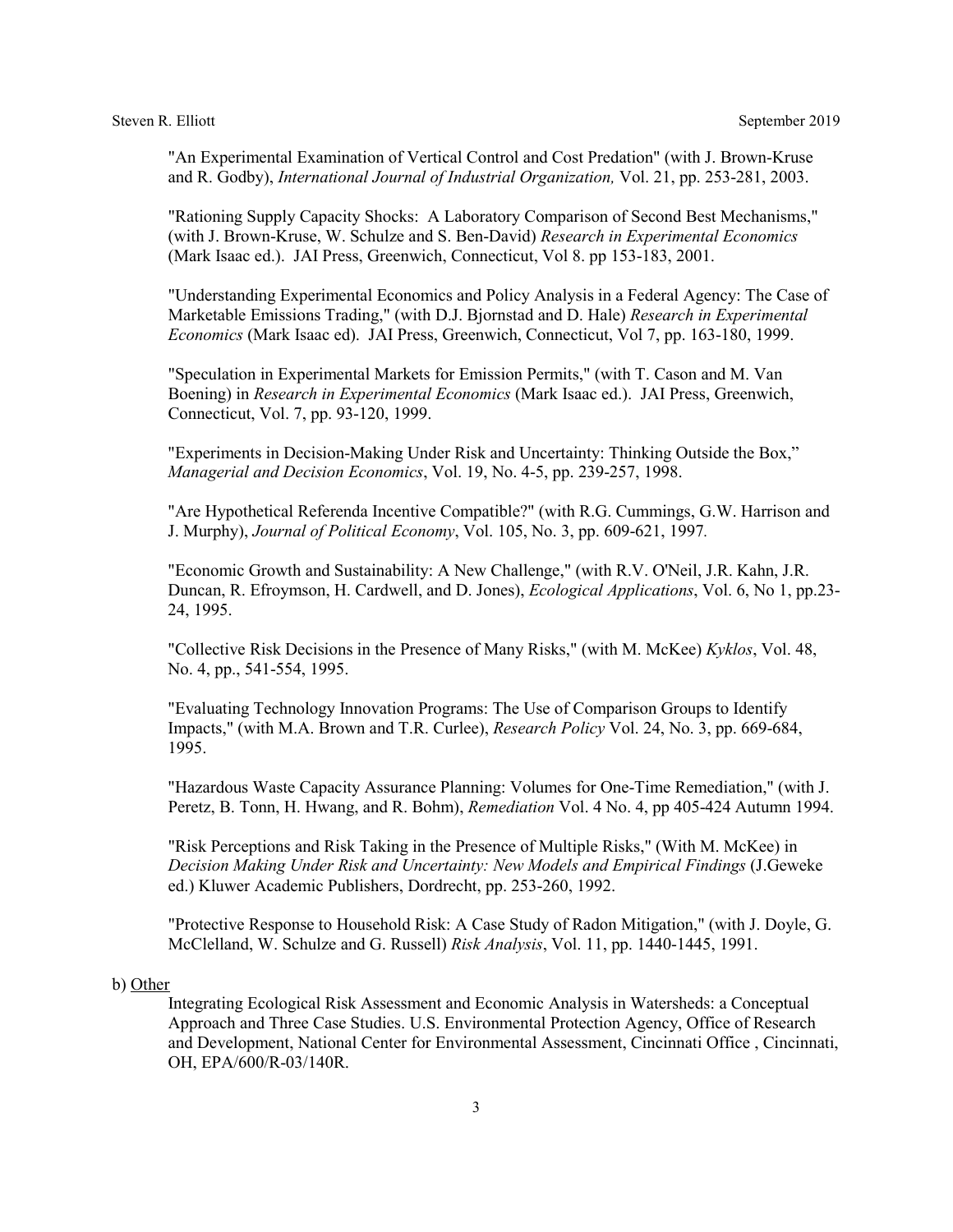"Framing of a Contingent Valuation Survey for Stream Biodiversity in Ohio, (with O.L. Loucks, O.H. Erekson, D.S. McCollum, M.M Riley and R. Burins)" *Proceedings of Integrated Decision-Making for Watershed Management Symposium: Process and Tools*, (D. Bosch Ed), VPI, January 2001, pp 465-482.

"Review of 'The Economics of Sustainable Development' (I.Goldin and L.A Winters eds)", *Review of International Economics*, Vol. 8, No. 1, February 2000.

"Replication and Efficiency in Experiments for Marketable Emissions Permits," Oak Ridge National Laboratory, ORNL/TM-13179, 1996 (with T. Cason, M. Van Boening and I. Kundra).

"Methodologies for Estimating One-Time Hazardous Waste Generation for Capacity Assurance Planning," Oak Ridge National Laboratory, ORNL/TM- 12741, 1994 (with B.E. Tonn, H.L. Hwang, J. Peretz, R. Bohm, and B. Jendruko).

"Experimental Economics: The Marketable Emission Analysis," *1993 Proceedings of the Federal Forecaster's Conference.*

"Understanding Investments in New Technologies: An Experimental Approach," (with D.J. Bjornstad) *1993 Proceedings of the Federal Forecaster's Conference.*

"Proposed Modification to the Lower Mokelumne River Project, California" Final Environmental Impact Statement, Federal Energy Regulatory Commission, Office of Hydropower Licensing, FERC Project No. 2916-004, November, 1993 (with R. Perlack, M. Sale, C. Coutant, and W. Staub).

"A Comparison Group Analysis of DOE's Energy-Related Inventions Program," Oak Ridge National Laboratory, ORNL\CON-365, 1993 (with M.A. Brown, T.R. Curlee and C.A. Franchuk).

"An Evaluation of Strategies for Promoting Effective Radon Mitigation," United States Environmental Protection Agency Risk Communication and Economic Research Series, EPA 230-02-90-75, 1990 (with J.K. Doyle, G.H. McClelland, W.D. Schulze, P.A Locke, G.W. Russell and A. Moyad).

#### **PAPERS UNDER REVIEW**:

"A Multidisciplinary Energy Course" (with M. Bordmen, K. Dawisha and C.S. Chen), In review by American Society for Engineering Education.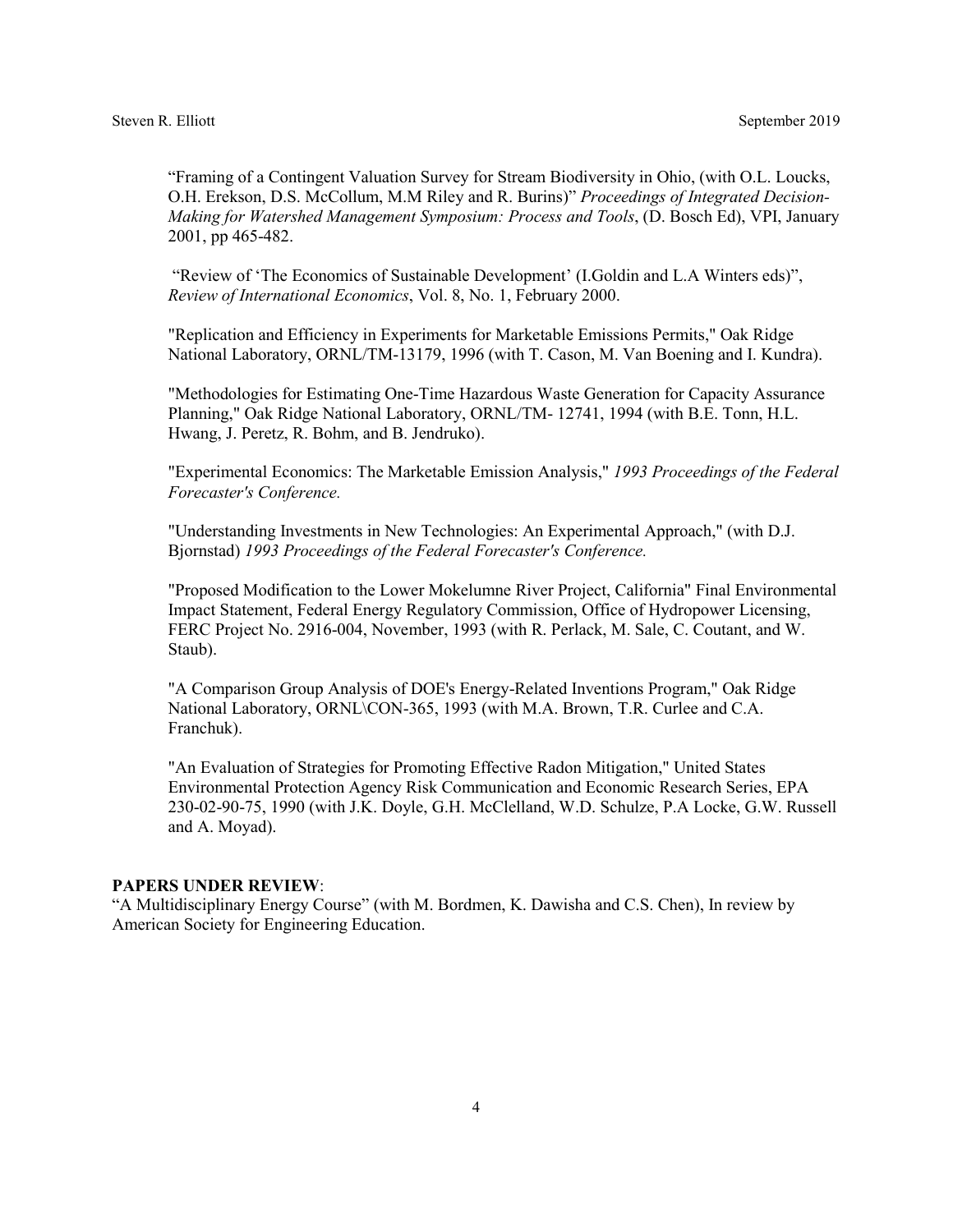### **WORK IN PROGRESS**:

"Creating an Sustainable Energy Curriculum" (T. Crist) In preparation for submission to US Dept. of Education).

"What can the Dismal Science do for a Brighter Future: Economics, sustainability and the Future. In preparation for a special edition of *Sustainability*.

"Understanding Sunk Costs Effect" (with M. Curme).

# **GRANTS AND RESEARCH CONTRACT**:

- 2014 Nature Conservancy: "Understanding Current and Potential Sources of Funding for Natural Areas in the Caribbean," (With S Moss and S. Moultrie
- 2000 Richard T. Farmer School of Business Administration Summer Research Grant: "Sunk Costs in Decision-making: An Experiment," (with M. Curme).
- 1999 U.S. Environmental Protection Agency: "Economics In Ecological Risk Assessment" (P.I.'s O.H. Erekson and O.L. Loukes)
- 1994 U.S. Department of Energy, Energy Information Administration, "Review of the Impacts Of Independent Expert Reviews on the National Energy Modeling System."
- 1993 U.S. Department of Energy, Office of Energy Research: "Investing in New Technology: An Experimental Approach," (with D.J. Bjornstad).
- 1992 U.S. Department of Energy, Energy Information Administration: "Further Experimental Analysis of Allowance Markets Under the Clean Air Act."
- 1991 U.S. Department of Energy, Energy Information Administration: "Experimental Analysis of Allowance Markets Under the Clean Air Act."
- 1989 University of Colorado, Department of Economics Cooperative Research Grant: "Over- and Under-regulation in OSHA: An Experimental Investigation," (with M. McKee).

#### **RESEARCH REPORTS**:

- Environmental and Bio Diveristy Valuation In a Place-Based Ecological Risk Assessment (with O.L. Loucks, O.H. Erekson, and D.S. McCollum) Submitted to the US Environmental Protection Agency, June 2004.
- Understanding Experiments in Marketable Emissions Permits, (with T. Cason and M. Van Boening) submitted to the Energy Information Administration of the U.S. Department of Energy, June 1995.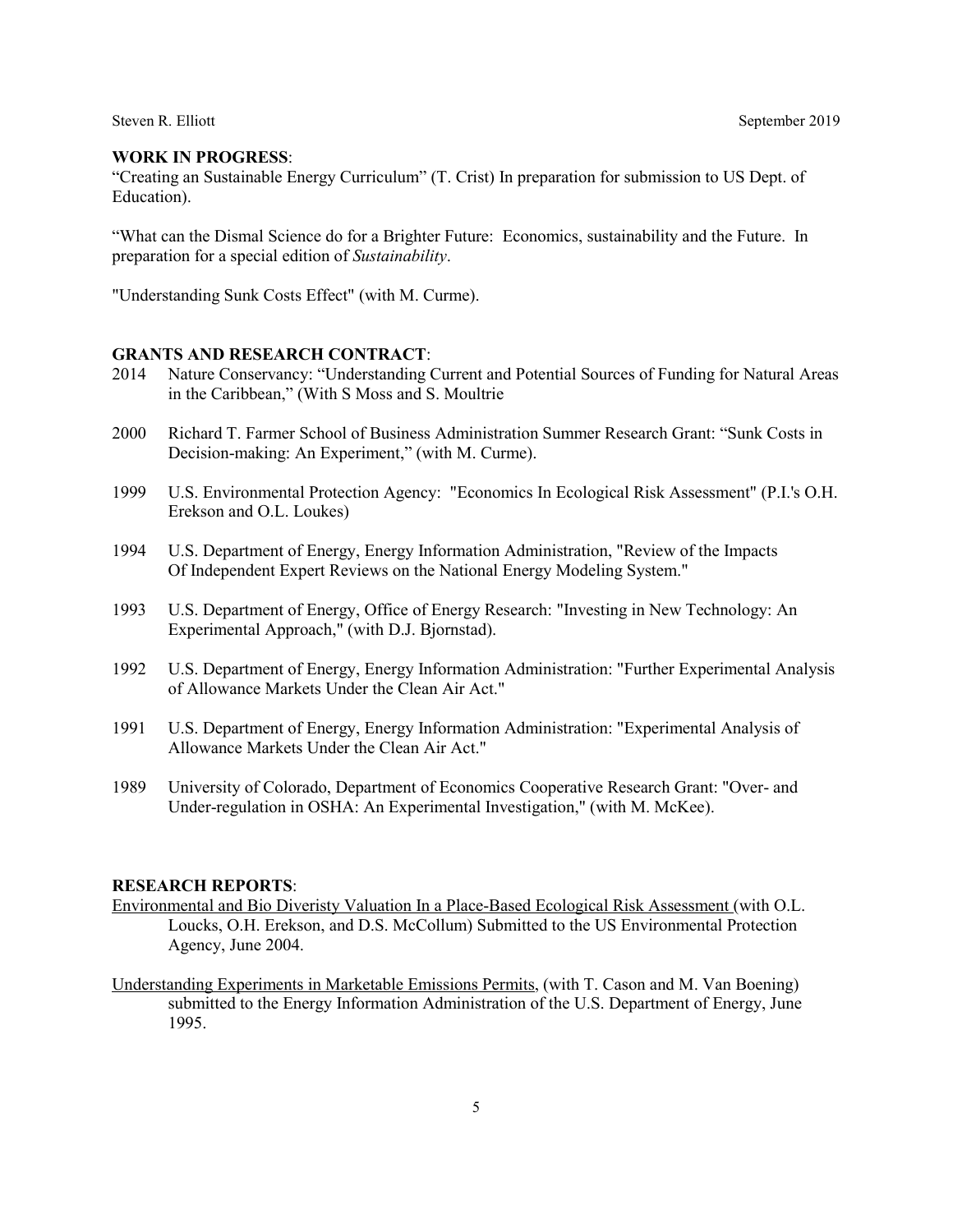- Least Cost Transportation Planning in ODOT, Phase 2 Final Report (with A.M. Rufolo and E.L. Hillsman) for the Oregon Department of Transportation, June 1995
- Methods for Incorporating Environmental and Health Risks into Army Project Evaluation, (with J. Kahn, S. Das, R. Lee, and A. Wolf), submitted to U.S. Army Construction and Engineering Research Laboratory, January 1994.
- Methodologies for Estimating One-Time Hazardous Waste Generation for Capacity Assurance Planning, (with B. Tonn, H. Hwang, J. Peretz, R. Bohm, and B. Jendrucko), Waste Management Research and Education Institute, November, 1993.
- Planning and Teamwork in Energy Emergencies, submitted to the Department of Energy Office of Energy Emergencies, September 1992.
- Methods for Measuring Non-Use Values: A Contingent Valuation Study of Groundwater Clean-up, with G.H. McClelland, W.D. Schulze, J.K. Lazo, D. M. Waldman, J.K. Doyle and J.R. Irwin, USEPA Cooperative Agreement CR-815183, September, 1992.
- Optimal Rationing: A Comparison of Priority Service and Proportional Curtailment, with J. Kruse Ben-David, W. D. Schulze, D. F. Spulber and M. Doane, February, 1990.
- Reliability of the Contingent Valuation Method, with W.D. Schulze, G.H. McClelland, D.S. Schenk, J.R. Irwin, R.R. Boyce, T. Stewart, P. Slovic, S. Lichtenstein, L. Deck, and M. Thayer, USEPA Cooperative Agreement CR-812054, May, 1989.
- An Evaluation of Strategies for Solving the Radon Problem, with J.K. Doyle, G.H. McClelland, P.A. Locke, G.W. Russell, and W.D. Schulze, USEPA Cooperative Agreement CR-813686, January, 1989.
- Field and Laboratory Experiments on the Valuation of Visual Forest Damage From Ozone, with D.C. Peterson, R.D. Rowe, G.W. Russell, W.D. Schulze, and B. Hurd, USEPA Cooperative Agreement CR-812054, December, 1987.

#### **CONFERENCE PRESENTATIONS/PAPERS PRESENTED**:

- 2018- National Association of College and University Food Services, Charleston SC, "Let's Talk Trade-offs: An Economist's Perspective of Sustainability", January.
- 2011- American Society of Engineering Education, Vancouvor British Columbia CA, "A Multidisciplinary Energy Course" (with M. Bordmen, K. Dawisha and C.S. Chen), June
- 2006- Miami University, Oxford OH, "An Economic Perspective on Global Climate Change"
- 2003- Miami University, Oxford OH, "A Contingent Valuation Study of Stream Biodiversity in Ohio: Methods and Preliminary Results" (O.L Loucks, O.H. Erekson, D.S. McCollum, and R. Bruins) Process Integration Modeling and Optimisation of Energy Saving and Pollution Reduction Conference, Hamilton Ont, "Sustainability: An Economic Perspective", October. McMaster University, Hamilton Ontario CA, "Linking Environmental Risk Assessment and Value: A Contingent Valuation Study of the Big Darby Creek" (with O.H. Erekson and O.L. Loucks), October.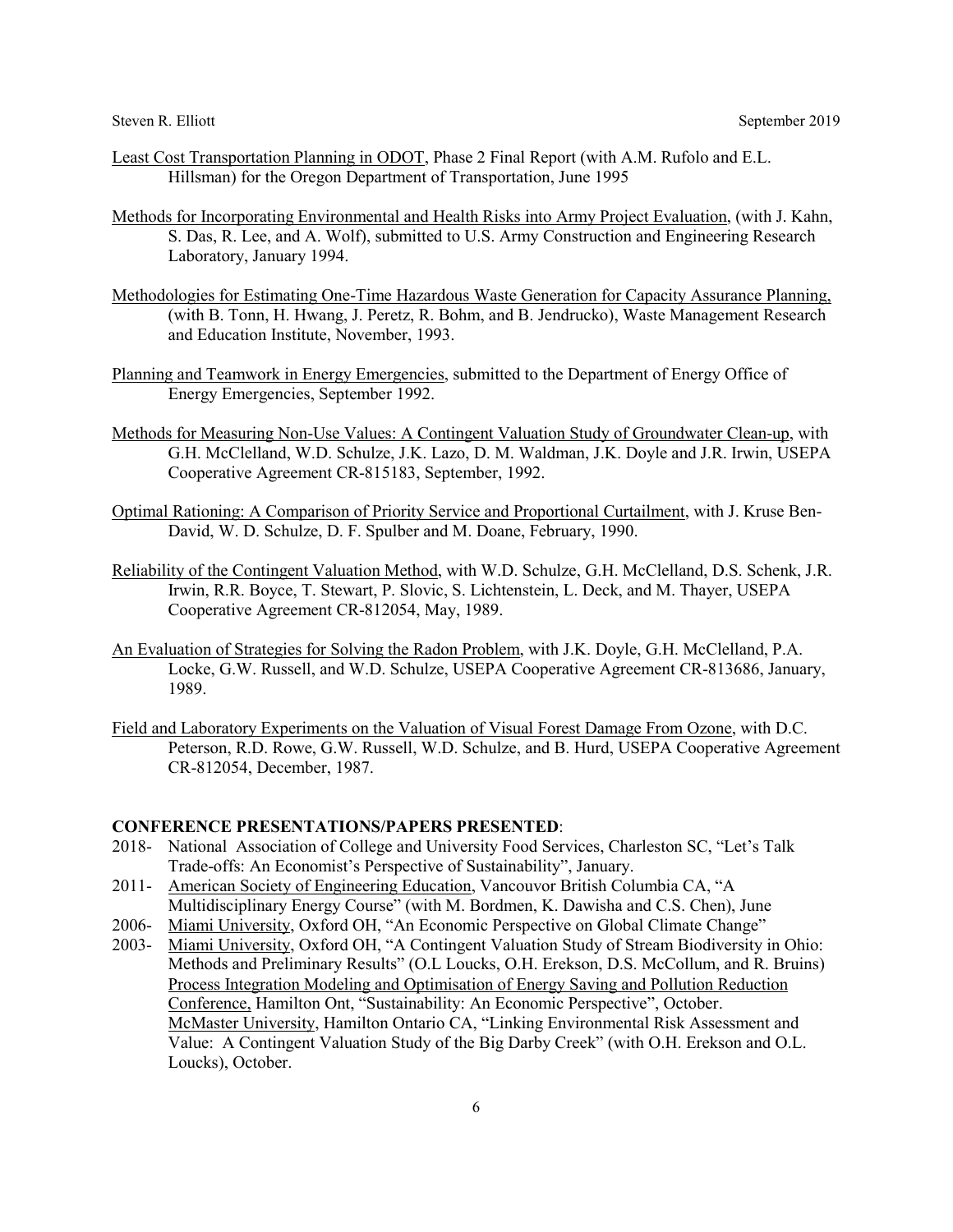2002- Bell Conference, Santa Barbara CA, Poster Session "Formation of Ecological, Economic and Social Value: Issue in Communication of Sustainability in a Watershed. (With O.H. Erekson and E. Maur), July Stanford University, Palo Alto CA, "The Impact of Landscape Development on Biotic Integrity:

Linking Ecological Risk Assessment and Contingent Valuation" (with O.L. Loucks, O.H. Erekson, D.S. McCollum, M.M. Riley and R. Burins), June

- 2001- Ecological Society of America Annual Meeting, Madison WI, "Proximity Effects on Willingness to Pay for Protection of Biotic Integrity in a Central Ohio Stream," (with O.L. Loucks and O.H. Erekson), August Integrating Economics and Ecological Assessment, Cincinnati OH, "Physical Framing of a Contingent Valuation Survey for Stream Biodiversity in Ohio," (with O.L. Loucks, O.H. Erekson, D.S. McCollum, M.M. Riley and R. Burins), July Public Choice Society, San Antonio TX, "Understanding the Sunk Cost Effect: An Experimental Approach", (with M. Curme), March Integrated Decision-Making for Watershed Management Symposium, Chevy Chase MD, "Physical Framing of a Contingent Valuation Survey for Risks to and Values of Stream Biodiversity in Central Ohio," (with O.L. Loucks, O.H. Erekson, D.S. McCollum, M.M. Riley and R. Burins), January 2000- Economic Science Association, New York, NY. "Sunk Cost in Decionmaking: An Experimental Approach (With M. Curme), June
- McMaster University, Hamilton Ontario CA, "Assurance Information: An Experimental Study" (with L. Davis and P. Joyce). March.
- 1999- University of Cincinnati, Cincinnati OH, "Experimental Examination of Circuit Breakers in Asset Markets" (with D. Johnson and P. Joyce).
- 1998- Miami University, Oxford, OH: "Assurance Information: An Experimental Study (with L. Davis and P. Joyce).

Western Economic Association, Lake Tahoe CA: "Applying Strategic Behavior to Consumer Choice Theory" (with T. Merz).

Economic Science Association, Tucson AZ "The Market for Assurance Services: An Experimental Study of the Purchase of Information " (with L. Davis and P. Joyce). "Asset Markets and Circuit Breakers" (with D. Johnson and P. Joyce)

- 1995- The Fifth Annual Conference of the International Association for the Study of Common Property, Bodoe Norway, Strategic Manipulation of Pollution Permit Markets: An Experimental Approach Conference (with J. Brown-Kruse and R Godby, May. Western Economic Association, San Diego CA: "Experimentation and the Design of Emission Trading Markets." Public Choice Society, Long Beach CA: "Arbitrage in Experimental Markets for Emission Permits," (with T. Cason and M. Van Boening).
- 1994- University of Tennessee, Knoxville; "Exploring the Economist's Toolbox: Experimental Economics."
- 1993- Economic Science Association, Anaheim CA: "Strategic Manipulation in Pollution Permit Markets: An Experimental Approach," (with J. Brown-Kruse). Federal Forecaster's Conference, Washington D.C., "Experimental Economics: TheMarketable Emission Analysis."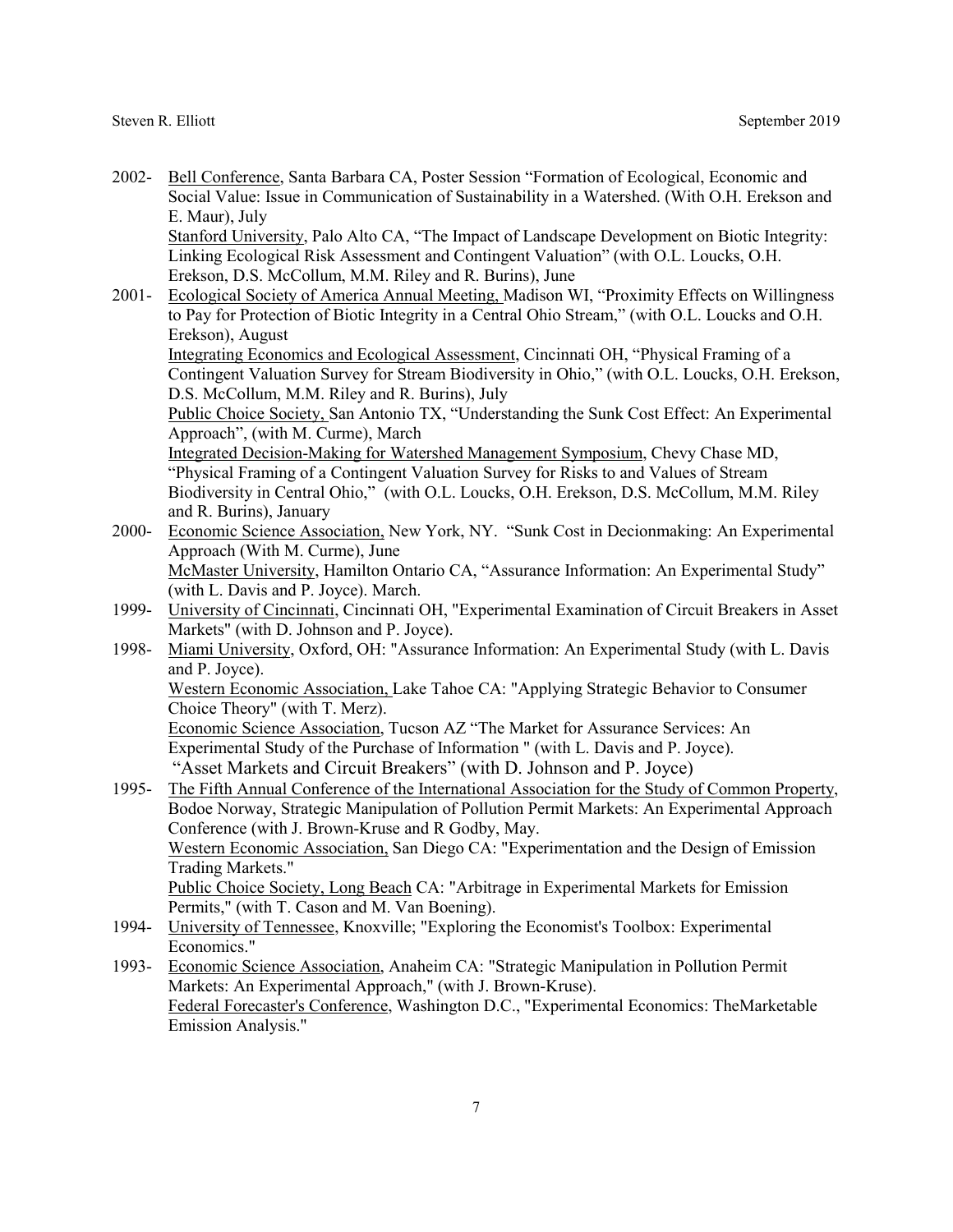1992- Public Choice Society New Orleans LA: "Experimental Investigations Into Marketable Emissions Permits: Some Results and Question," (with J. Brown-Kruse and M. Cronshaw). Association for the Study of Common Property, Washington, D.C.: "Further Experimental Investigation Into Marketable Emissions Permits." Economic Science Association, Tucson AZ: "Further Experimental Investigation Into Marketable

Emissions Permits," and discussant on session on experimental auctions

1991- Public Choice Society New Orleans LA: "Risk Taking in the Face of Multiple Risks: Issues in Collective Choice," (with M. McKee).

Western Economics Association, Seattle WA; Discussant for session of "Economic Experiments in Markets".

Economic Science Association, Tucson AZ: Discussant for session on "Experiments in Public Choice".

McMaster University, Hamilton, Ontario Canada; "Optimal Rationing: A Comparison of Priority Service and Proportional Curtailment," (with J. Brown-Kruse, S. Ben-David, W. D. Schulze and D. F. Spulber).

University of Tennessee, Knoxville; "Optimal Rationing: A Comparison of Priority Service and Proportional Curtailment," (with J. Brown-Kruse, S. Ben-David, W. D. Schulze and D. F. Spulber).

1990- Public Choice Society Tucson AZ: "Strategic Manipulation in Pollution Permit Markets: A Laboratory Approach," (with J. Brown-Kruse), and "Optimal Rationing: A Comparison of Priority Service and Proportional Curtailment," (with J. Brown-Kruse, S. Ben-David, W. D. Schulze and D. F. Spulber).

Fifth International Conferences on the Foundations and Applications of Utility Risk, and Decision Theories, Durham NC: "Risk Perceptions and Risk Taking in the Presence of Multiple Risks" (With M. McKee).

Economic Science Association Tucson AZ; "Optimal Rationing: A Comparison of Priority Service and Proportional Curtailment" (with J. Brown-Kruse, W. Schulze and S. Ben-David), and chaired session on market manipulation.

Econometric Society Winter, Meeting, Washington, D.C.: "The Problem of Optimal Rationing: An Experimental Comparison of Curtailment Mechanisms" (with J. Brown-Kruse, W. Schulze and S. Ben-David),University of Colorado, Economics Department Working Paper No. 90-5.

1989- Economic Science Association, Tucson AZ: "OSHA Regulation: An Experimental Investigation of Decisions in the Presence of Many Risks", (with M. McKee). Association of Environmental and Resource Economist Winter Meetings, Atlanta GA: "Strategic Manipulation in Pollution Permit Markets: A Laboratory Approach", (with J. Brown-Kruse).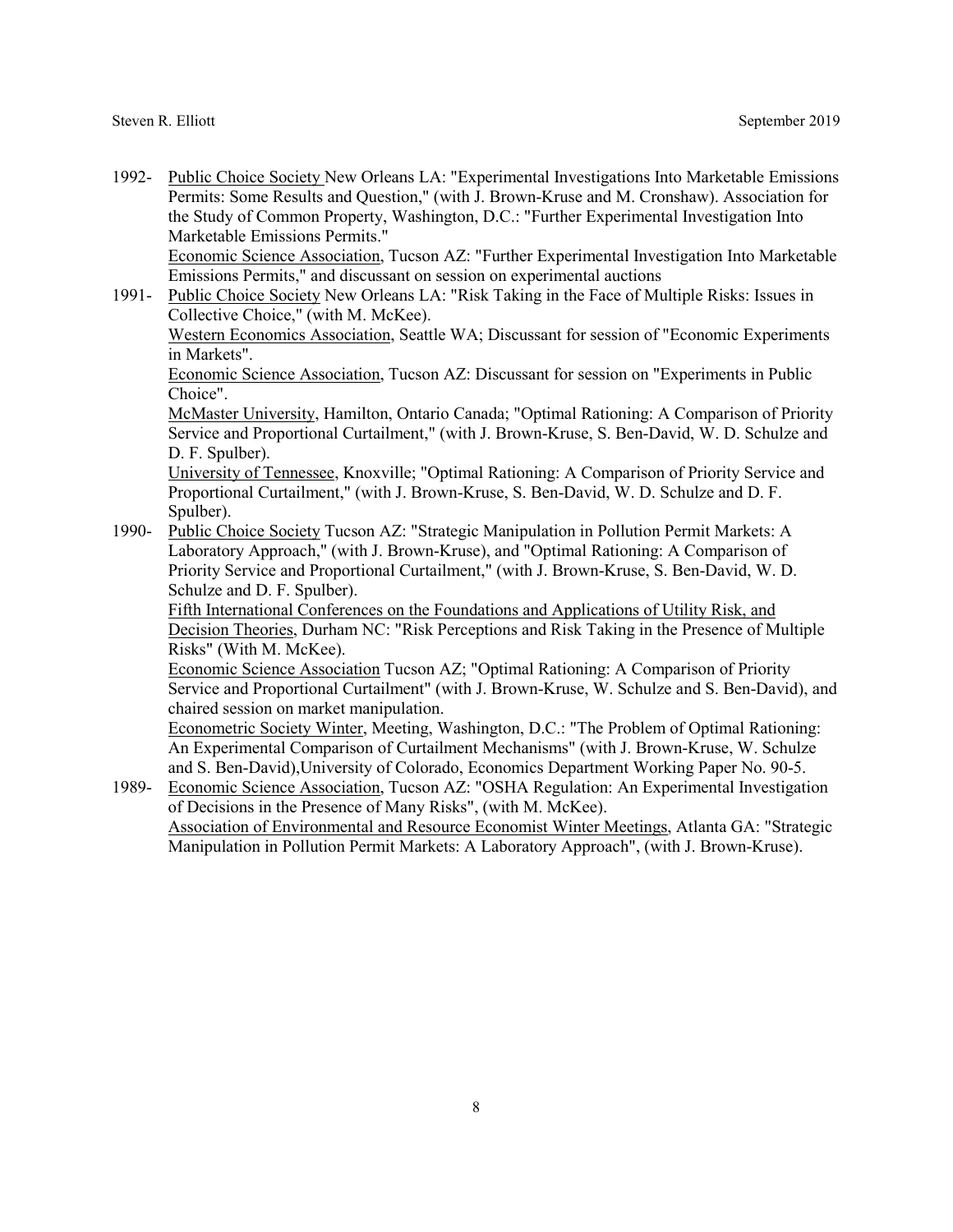### **Courses Taught:**

Mathematical Analysis (Business Calculus) Introduction to Business Decision Making Statistical Analysis Principles of Macroeconomics (face-to-face and online) Principles of Microeconomics Intermediate Microeconomics Graduate Applied Microeconomics Environmental Economics Undergraduate Game Theory Undergraduate Econometrics Sustainable Perspectives for Resources and Business Policy and Administration of the Environment Energy Policy Experimental Economics

*Teaching portfolio and evaluations available on request.*

### **HONORS AND AWARDS**

2016: Farmer School of Business Distinguished Service Award 2007: Named Fellow in the Miami University Institute for Environmental Science

### **REFEREE/REVIEWER**:

*Futures*

*American Economic Review Journal of Environmental Economics and Management Journal of Economic Behavior and Organization Growth and Change Contemporary Economic Policy Journal of Economics and Financial Education* National Science Foundation

- Economics Program

Decision Risk and Management Science Program

U.S. Environmental Protection Agency Grant Peer Review Panels (2001, 2002, 2004, 2005) Independent Expert Review Program, Energy Information Administration, Department of Energy

## **PROFESSIONAL SOCIETY AFFILIATIONS**:

American Economic Association Econometric Society Association of Environmental and Resource Economists Economic Science Association American Society of Engineering Educators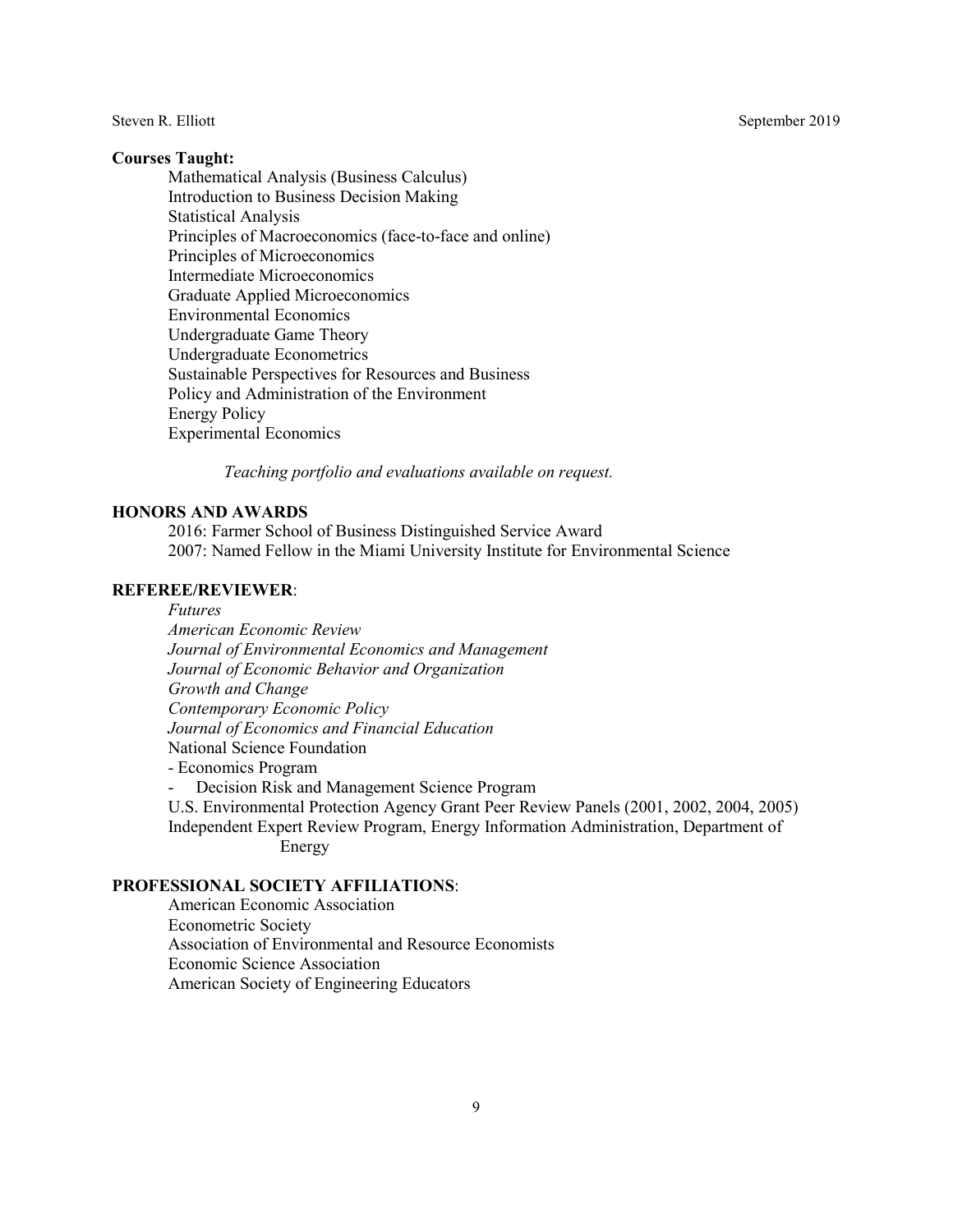# **SERVICE AND ADMINISTRATION**

a) Department *Position* Chief Departmental Advisor 2010-present

### *Committees*

Chair:

Departmental Undergraduate Studies 2011-present Lecturer recruiting committee 2014

#### Member:

Assessment Committee 2011 to present Undergraduate Studies Committee 2001-2005 2010-2011 Graduate Studies Committee 2005-2008 Tenure Guidelines Committee 2008-2009 Recruiting Committee 2005-2006, 2006-2007, 2012-2013

### b) Farmer School of Business

Chair:

Undergraduate Studies 2010-2012, 2014-2017 Diversity Committee 2016-2017

### Member:

Undergraduate Studies 2010-2017 Committee of Advisors 2010-present First-year Orientation 2005-present Assessment 2006-2008 Divisional Core Design Committee 2015-2016 Diversity Committee 2016-present

#### c) University

Chair:

Council for Undergraduate Curriculum 2009-2017

#### Member:

University Undergraduate Curriculum 2007-2009 Institute for Environmental Science/Institute for Environment and Sustainability Steering Committee 2006 to present Environmental Council 2008-2010 Provost's Student Academic Achieve Award Selection Committee 2006 to present Undergraduate Research Committee 2007-2009 Faculty Research Committee 2005-2008 Student Affairs Council 2005-present Student Disciplinary Board 2008-present Student Title IX Panel 2016-present Committee for Faculty Rights and Responsibilities 2017-present Academic Program Review Committee 2017-present.